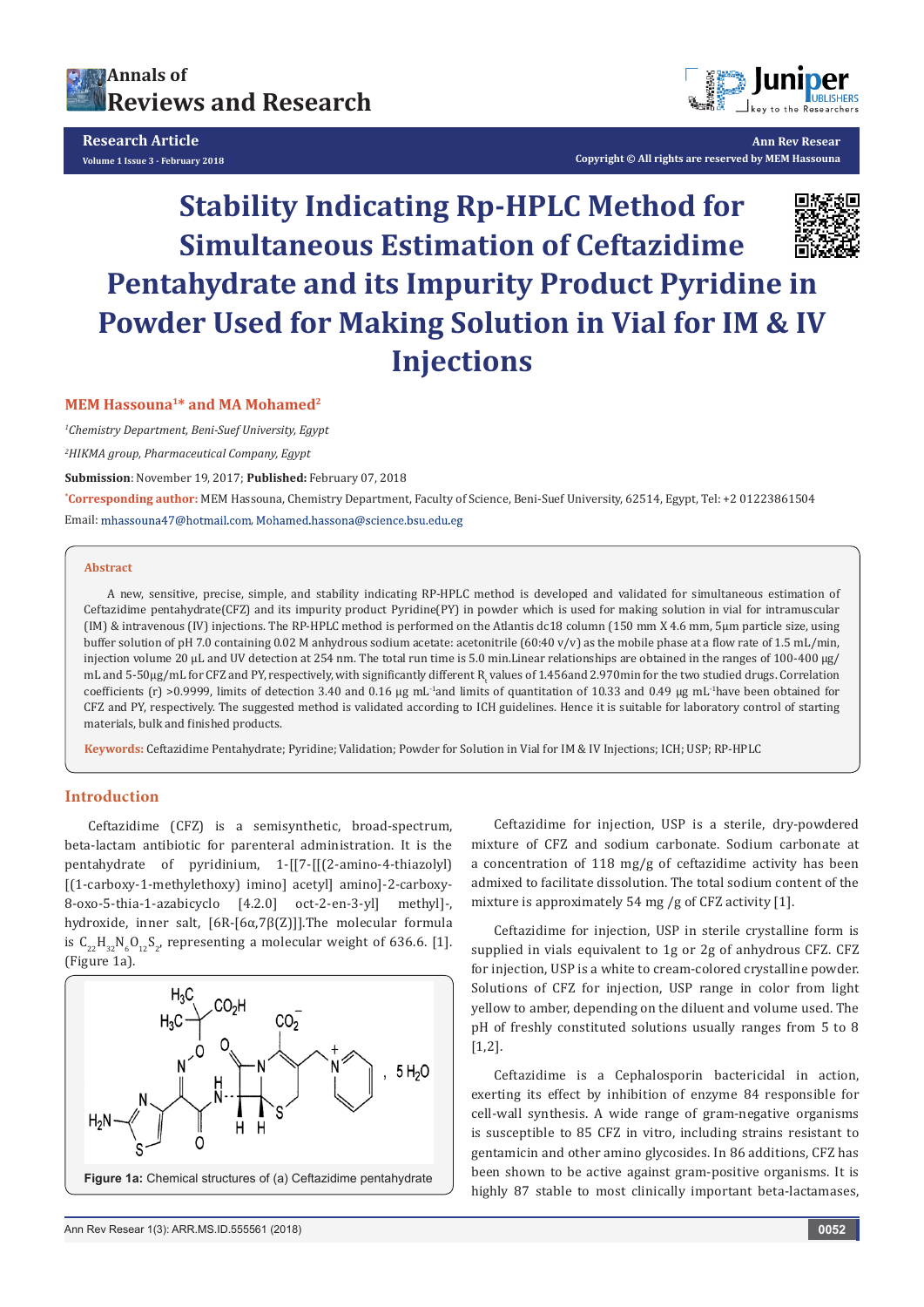plasmid or chromosomal, which are produced 88 by both gramnegative and gram-positive organisms and, consequently, is active against many 89 strains resistant to ampicillin and other cephalosporins [1].

Ceftazidime pentahydrate with sodium carbonate for injection is a sterile mixture of CFZ (1405) and anhydrous sodium carbonate (0773). CFZ is a semi-synthetic product derived from a fermentation product and freely soluble in water and in methanol, practically insoluble in acetone [3,4].

Pyridine (PY); is chemically known as azabenzene. It has a molecular formula of  $\mathsf{C}_{5}\mathsf{H}_{5}\mathsf{N}$  and a molecular weight of 79.102 g/ mol [5](Figure 1b).



Pyridine is a clear colorless to light yellow liquid with an unpleasant smell an odor that is sour, putrid, fish-like., penetrating and nauseating. Its density is 0.978g/cm<sup>3</sup> and flash point at 68<sup>0</sup> F. Vapors are heavier than air, toxic by ingestion and inhalation. On combustion, it produces toxic oxides of nitrogen. It is a relatively simple heterocyclic aromatic organic compound that is structurally related to benzene, with one CH group in the six-membered ring replaced by a nitrogen atom. It is obtained from crude coal tar or is synthesized from acetaldehyde, formaldehyde and ammonia. It can also be formed from the breakdown of many natural materials in the environment [5]. PY is often used as a denaturant for antifreeze mixtures, for ethyl alcohol, for fungicides, and as a dyeing aid for textiles. It is also used to make many different products such as medicines, vitamins, food flavorings, paints, dyes, rubber products, adhesives, insecticides, and herbicides. It is a harmful substance if inhaled, ingested or absorbed through the skin. In particular, it is known to reduce male fertility and is considered carcinogenic. Common symptoms of acute exposure to PY include: headache, coughing, asthmatic breathing, laryngitis, nausea and vomiting [5].

Ceftazidimeis official in British Pharmacopeia (BP), European Pharmacopeia (EP) [3,4] and United States Pharmacopeia (USP) [2], they all include HPLC method for estimation of CFZ.

Literature review showed that various analytical methods have been described for the estimation of CFZ including spectrophotometric [6-14], capillary electrophoresis [15-18], thin layer chromatography (TLC) [19-21], high performance liquid chromatography (HPLC) [22-31],electrochemical and voltammetric methods [32,33] have been reported for the estimation of CFZ in pure or in dosage forms. Pyridine is official in BP, EP [3,4] and United States Pharmacopeia (USP) [2] and is determined by high-performance liquid chromatography (HPLC) [34].

According to the best of our knowledge, only one RP-HPLC method was reported for the simultaneous estimation of both CFZ and PY together in Eye Drop Formulation [35], but there is no RP-HPLC one reported for the simultaneous estimation of both CFZ and its impurity product PY in powder that is applied for making solution used in vial for IM & IV injections.

Thus, the present study aims to develop a simple, sensitive, short retention time and accurate RP-HPLC method for the simultaneous estimation of both CFZ and its impurity product PY in powder used for solution in Vial for IM & IV injections with high sensitivity, accuracy that are required to be applied in routine laboratory control analysis and validate the developed method according to ICH guidelines [36].

## **Materials and Methods**

## **Apparatus**

a. HPLC system (Shimadzu LC SPD 20 A) with a detector (dual wavelength), equipped with a binary pump, Auto sampler, oven CTO-20A/20AC with temperature range (10- 85°C), LC Solution software.

b. pH mettler Toledo

c. Advanced Performance Uni Bloc Balances AP Series (Shimadzu) Ultra-sonic bath Elmasonic S

## **Pure Samples**

Pure samples of CFZ and PY were kindly supplied by EPCI Pharmaceutical Company part of HIKMA group, Beni-Suef, Egypt with claimed purity of 98.10% and 99.90%, respectively, according to certificates of analysis.

#### **Pharmaceutical Dosage Form**

KEFADIM  $R_t$  1.0 gm (Batch No. F1540062); each vial is claimed to contain 1165 mg of CFZ pentahydrate (equivalent to 1000mg of CFZ base)and 118mg of sodium carbonate and KEFADIM  $R_t$  500mg (Batch No. F1540199); each vial is claimed to contain 580 mg of CFZ pentahydrate (equivalent to 500 mg of CFZ base)and 59 mg of sodium carbonate are manufactured by EPCI Pharmaceutical Company part of HIKMA group, Beni-Suef, Egypt.

#### **Storage conditions**

a. Prior to reconstitution: Protect from light. Store at 15-  $30^{\circ}$ C.

b. After reconstitution: Store in a refrigerator and use within 7 days. If kept at room temperature, use within 24 hours.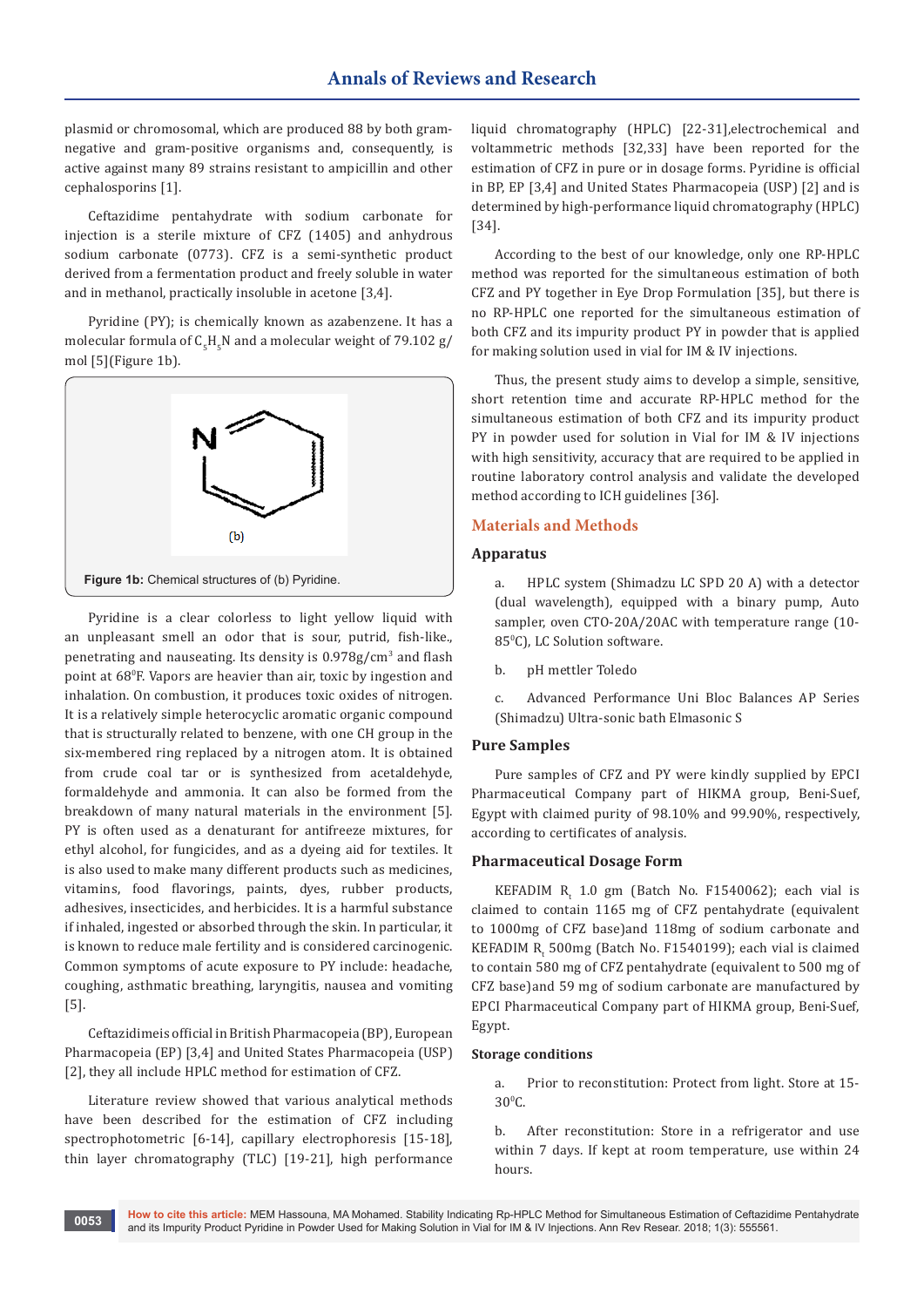c. Once reconstituted, light protection is not needed.

## **Chemicals**

Acetonitrile HPLC grade, distilled water and anhydrous sodium acetate analytical grade are procured from (scharlau, Spain).

## **Mobile phase preparation: Acetate Buffer pH (7.0): Acetonitrile (60:40)**

Sodium acetate buffer is prepared by dissolving 1.64gm of anhydrous sodium acetate in 700ml distilled water, sonicate to dissolve and adjust pH to 7.0 by ortho phosphoric acid solution. Make up to 1000 mL with distilled water, filter and degass mixtures of buffer and acetonitrile (60:40) through 0.45μ membrane filter under vacuum pump.

#### **Diluent**

Sodium acetate buffer pH (7.0)

## **HPLC Chromatographic Conditions**

Chromatographic separation is performed on the Atlantis dc18 column (150 mm X 4.6 mm, 5μm particle size, using buffer solution of pH 7.0 containing 0.02M anhydrous sodium acetate: acetonitrile  $(60:40 \text{ y/y})$  as the mobile phase at a flow rate of 1.5 mL/min, injection volume 20 µL and UV detection at 254 nm. The total run time is 5.0 min.

Application to Pharmaceutical Formulation (KEFADIM (R<sub>t</sub>) **1.0 Gm& 500 Mg Vial):** Transfer about 395 mg of CFZ for injection (equivalent to 360 mg CFZ base), just removed from its container and accurately weighed, to a 100-mL volumetric flask, promptly add pH 7 buffer to volume, and mix. Transfer an accurately 10

#### **Preparation of Standard and Sample Solutions**

**Stock Solutions of Ceftazidime and Pyridine (1000 Μg /Ml):** 100mg of each of CFZ and PY working standards are weighed accurately, transfer to 100 mL volumetric flask, add 70 mL of diluent and sonicate to dissolve and complete the volume to the mark with the same diluent and mix well.

**Working Standard Solutions of Ceftazidime and Pyridine (350&15μg /Ml):** Take 35 mL aliquot from the stock solutions of CFZ and 1.5 mL of PY into100 mL volumetric flask, add 70 mL of diluent and sonicate to dissolve and volume is completed to the mark with the diluent and mixed well. The obtained chromatogram is shown in (Figure 2).



mL aliquot of the resulting suspension into 100 mL volumetric flask. Sonicate if necessary to ensure complete dissolution. Filter to obtain the clear assay preparation. Store this solution in a cool place, and use it within 1 hour. The obtained chromatogram is shown in (Figure 3a & 3b).



Separately inject equal volumes (about 20 μL) of the standard solution and the test one into the chromatograph, record the chromatograms, and measure the areas of the responses for the pyridine peaks. Calculate the percentage of pyridine in the portion of ceftazidime for injection taken by the formula:

## 10(C/W) (rU / rS),

where C is the concentration in μg per mL, of pyridine in the standard solution; W is the weight in mg, of ceftazidime for injection taken; and rU and rS are the pyridine peak responses obtained from the test solution and the standard one,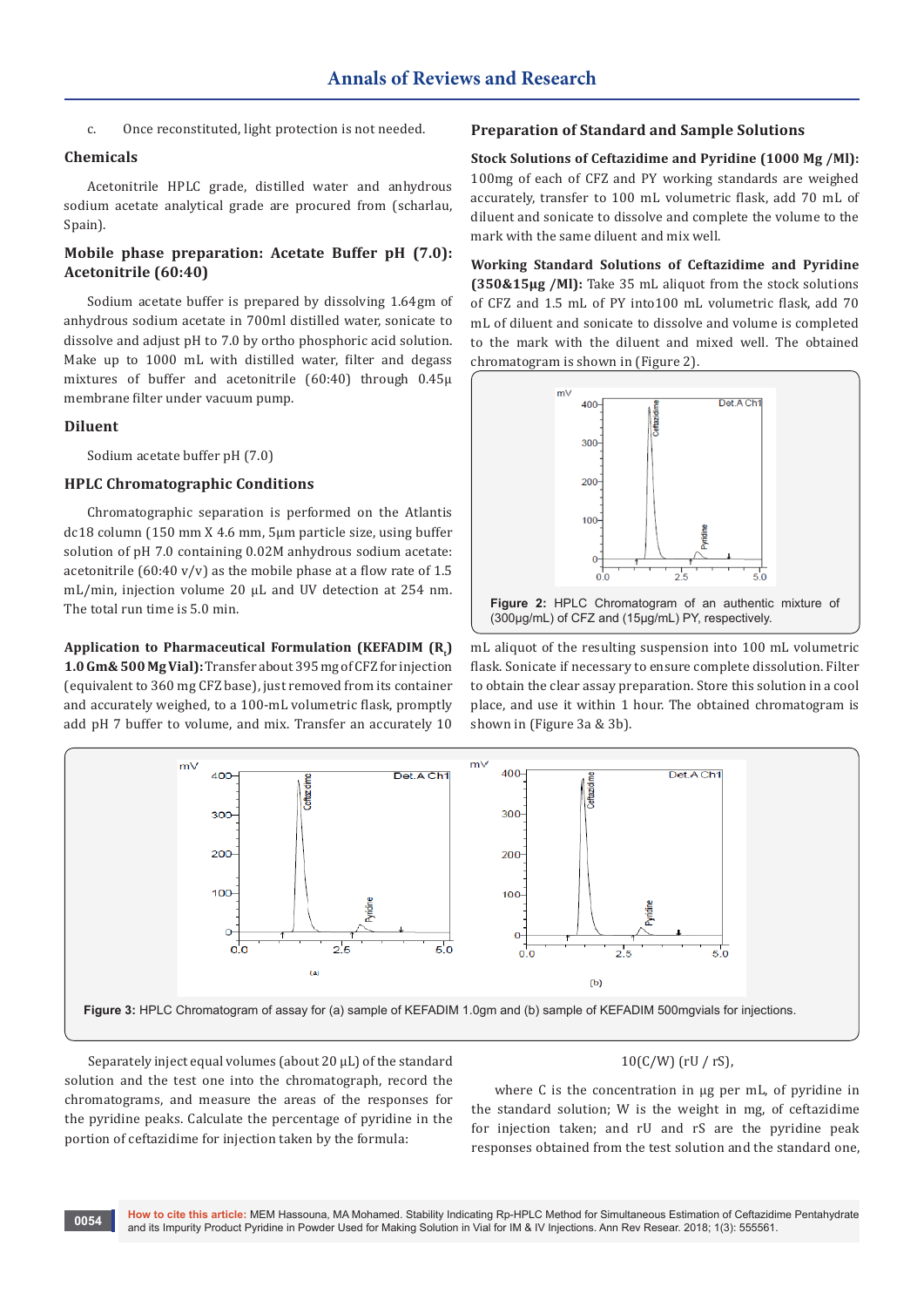respectively: not more than 0.4% of pyridine is found where it contains sodium carbonate; and not more than 0.3% where it contains arginine. Also, the standard addition technique has been carried out to assess the validity of the method by spiking the pharmaceutical formulation with known amounts of both standard solutions of CFZ and PY. The recovery of the added standards is then calculated after applying the proposed method.

#### **Construction of Calibration Curves**

Different concentrations of CFZ and PY equivalent to (100– 400) μg /mL and (5-50) μg /mL for CFZ and PY, respectively, are separately withdrawn from their respective stock standards into separate series of 100 mL volumetric flasks, and the volumes are made up to volume with the diluent. Duplicate 20 µL injections are made for each concentration maintaining the flow rate at 1.5mL/min and the effluent is UV-scanned at 254 nm. The chromatographic separation is performed following the procedure under chromatographic conditions. The chromatograms are recorded, peak areas of CFZ and PY are determined and the calibration curves relating the obtained integrated peak areas to the corresponding concentrations are constructed and the regression equations are performed.

#### **Results and Discussion**

The aim of this work is to introduce simple, sensitive, accurate, precise and smart RP-HPLC method forsimultaneous estimation of CFZ and its impurity product PY in powder used for making solution in vial for IM & IV injections. Also, to determine the concentration and recovery for laboratory prepared mixtures and subjecting them to the standard addition technique. Chromatograms are obtained with significantly different  $R_t$  values of 1.456 and 2.970 min for CFZ and PY with correlation coefficient (r) >0.9999, limits of detection 3.40 and 0.16  $\mu$ g mL<sup>-1</sup> and limits of quantization of 10.33 and 0.49  $\mu$ g mL<sup>-1</sup> for CFZ and PY, respectively. No occurrence of interfering peaks has been detected.

## **Methods Development and Optimization**

In order to achieve the suggested method; different developing conditions of different compositions, columns, flow rates, wavelengths, diluents and ratios were tried including: methanol: water (50:50, v/v), methanol: water (70:30, v/v),acetonitrile: water (50:50, v/v), acetonitrile: water (70:30, v/v) and anhydrous sodium acetate-phosphate buffer pH (5.0): ACN (50:50, v/v), split peaks are observed. Finally, using a mixture of anhydrous sodium acetate-phosphate buffer pH (7.0): ACN  $(60:40, v/v)$ , it was found that this mixture is the most appropriate one for the separation of both drugs.

Different flow rates (0.7, 1.0, 1.2 and 1.5 mL/min), scanning wavelengths (200-400 nm) were also tried for both drugs in pure form, 254nm proved as the best suitable value for detecting both drugs. Preliminary studies involved trying C18, C8 reversedphase columns. The best developing system is anhydrous sodium acetate-phosphate buffer pH  $(7.0)$ : ACN  $(60:40, v/v)$  at flow rate

of 1.5mL/min and UV-detection at wavelength of 254.0 nm using Atlantis dc18 column (150 mm X 4.6 mm, 5μm particle size). This selected developing system allows good resolution between both drugs and obtaining sharp peaks with good Rt values without tailing of the separated bands and good theoretical plates.

#### **Validation of the Analytical Method**

The method is validated, in accordance with ICH guidelines (ICH Q2R1), for system suitability, precision, accuracy, linearity, specificity, ruggedness, robustness, LOD and LOQ [36].

**Linearity and Range:** The linearity of an analytical procedure is its ability (within a given range) to obtain test results which are directly proportional to the concentration (amount) of analyte in the sample. The range of an analytical procedure is the interval between the upper and lower concentration (amounts) of analyte in the sample (including these concentrations) for which it has been demonstrated that the analytical procedure has a suitable level of precision, accuracy and linearity. The linearity of the proposed method is obtained in the concentration range  $(100.0 - 400.0 \text{ µg/mL})$  for CFZ and  $(5.0 - 50.0 \text{ µg/mL})$  for PY. Calibration curves are composed by plotting peak areas against the corresponding concentration. The obtained coefficients of regression are 0.9999, for both CFZ and PY. Linearity results are shown in (Table 1).

| <b>Table 1:</b> Regression and validation parameters of the proposed HPLC |  |
|---------------------------------------------------------------------------|--|
| method for determination of CFZ and PY.                                   |  |

| Parameter                  | <b>CFZ</b> | <b>PY</b> |
|----------------------------|------------|-----------|
| Linear                     |            |           |
| range $(\mu g/mL)$         | $10 - 400$ | $May-50$  |
| Slope                      | 17288.8753 | 18192.272 |
| Intercept                  | 39559.7119 | 2795.0311 |
| Correlation coefficient    | 0.9999     | 0.9999    |
| $LOD^a$ (µg/mL)            | 3.4        | 0.16      |
| $LOQ^a(\mu g/mL)$          | 10.33      | 0.49      |
| Repeatability <sup>b</sup> | 0.18       | 0.23      |

a Limit of detection (3.3× σ /Slope) and limit of quantization (10× σ /Slope).

b Repeatability for n≥5, RSD ≤2.

**Repeatability:** Repeatability expresses the precision under the same operating conditions over a short interval of time. Repeatability is also termed intra-assay precision. Repeatability of the method is evaluated by calculating the RSD of the peak areas of six replicate injections for the standard concentrations (300.0 μg/mL) of CFZ and (15.0 μg/mL) of PY. Results are expressed as % RSD values of the concentrations of determined drugs. Low values of % RSD (less than 2) indicate high precision of the method as shown in (Table 1).

**Detection and Quantization Limits:** The detection limit of an individual analytical procedure is the lowest amount of analyte in a sample which can be detected but not necessarily quantitated as an exact value. The quantization limit of an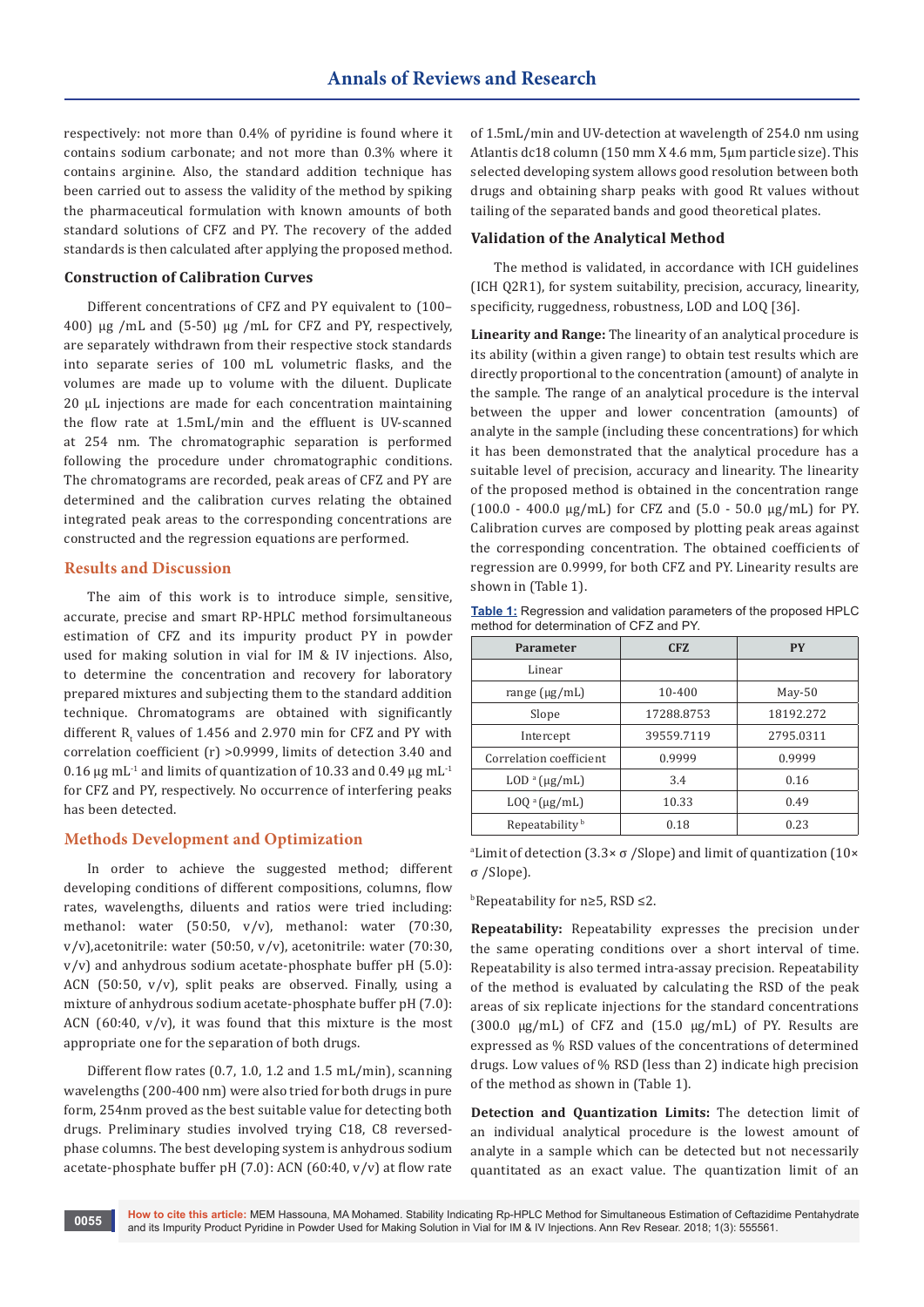individual analytical procedure is the lowest amount of analyte in a sample which can be quantitatively determined with suitable precision and accuracy. The quantization limit is a parameter of quantitative assays for low levels of compounds in sample matrices, and is used particularly for the determination of impurities and/or degradation products. These approaches are based on the Standard Deviation of the Response and the Slope. A specific calibration curve should be studied using samples containing an analyte in the range of LOD and LOQ. The residual standard deviation of a regression line or the standard deviation of y-intercepts of regression lines may be used as the standard deviation. LOD=3.3×σ /slope and LOQ =10×σ /slope, where  $σ =$ the standard deviation of the response (Table 1).

**Accuracy and Recovery:** Accuracy of the suggested method is calculated as the percentage recoveries of pure samples of the studied drugs. Accuracy is assessed using three different concentrations (100, 200& 300μg/mL) for CFZ and (10, 20 & 30μg/mL) for PY within the linearity range (i.e. three concentrations and three replicates). Concentrations are calculated from the corresponding regression equations. The mean % recoveries for CFZ and PY are between 98.0% and 102%. These data are shown in Table 2. Accuracy is further assessed by applying the standard addition technique to KEFADIM® 1.O gm. where good recoveries are obtained revealing that there is no interference from excipients (Table 3).

|  | Table 2: Data of Accuracy for CFZ and PY. |
|--|-------------------------------------------|
|--|-------------------------------------------|

| Ceftazidime<br><b>Standard</b><br>$(\mu g/mL)$ | <b>CFZ</b>               |                    | Pyridine<br><b>Standard</b><br>$(\mu g/mL)$ |                    | <b>PY</b>                |                    |            |
|------------------------------------------------|--------------------------|--------------------|---------------------------------------------|--------------------|--------------------------|--------------------|------------|
|                                                | $\mu$ g/mL<br>(Injected) | $\mu$ g/mL (found) | Recovery<br>$\frac{0}{0}$                   |                    | $\mu$ g/mL<br>(Injected) | $\mu$ g/mL (found) | Recovery % |
|                                                | 100                      | 101.1              | 101.1                                       |                    | 10                       | 9.81               | 98.08      |
| 100                                            | 100                      | 101.06             | 101.06                                      | 10                 | 10                       | 9.8                | 98.02      |
|                                                | 100                      | 101                | 101                                         |                    | 10                       | 9.81               | 98.14      |
|                                                | 200                      | 200.28             | 100.14                                      |                    | 20                       | 20.11              | 100.55     |
| 200                                            | 200                      | 200.75             | 100.37                                      | 20                 | 20                       | 19.97              | 99.86      |
|                                                | 200                      | 200.6              | 100.3                                       |                    | 20                       | 20.01              | 100.06     |
|                                                | 300                      | 297.2              | 99.07                                       |                    | 30                       | 30.46              | 101.54     |
| 300                                            | 300                      | 297.23             | 99.08                                       | 30                 | 30                       | 30.48              | 101.59     |
|                                                | 300                      | 294.78             | 98.26                                       |                    | 30                       | 30.46              | 101.52     |
| Accuracy<br>(Mean)                             |                          | 100.04             |                                             | Accuracy<br>(Mean) | 99.93                    |                    |            |

**Table 3:** Determination of CFZ and PY in pharmaceutical formulation by the proposed HPLC method and application of standard addition technique.

| Pharmaceutical           | $Added(\mu g/mL)$ |           |                   | Recovery %        |
|--------------------------|-------------------|-----------|-------------------|-------------------|
| <b>Formulation</b>       | <b>CFZ</b>        | <b>PY</b> | <b>CFZ</b>        | <b>PY</b>         |
| KEFADIM 1.0 GM           | 20                |           | 100.38            | 100.46            |
| $CFZ$ , 1000 mg(claimed) | 30                | 10        | 100.63            | 101.02            |
| PY,50 mg(claimed)        | 40                | 15        | 100.73            | 100.38            |
| $Mean \pm RSD$           |                   |           | $100.58 \pm 0.18$ | $100.29 \pm 0.23$ |

**Formulation Assay:** The validated method is applied to the determination of CFZ and PYin commercially available KEFADIM Rt 1. 0gm and KEFADIM Rt 500mg. The results of the assay undertaken yielded 100.24% ,100.63 % and 0.37% ,0.38% of the label claim for CFZ and PY, respectively. The results of the assay

indicate that the method is selective for the analysis of KEFADIM Rt 1.O gm and KEFADIM Rt 500mg vials for I.M or I.V injections without interference from the excipients used to formulate and produce these suspensions. The results are displayed in Tables 4,5.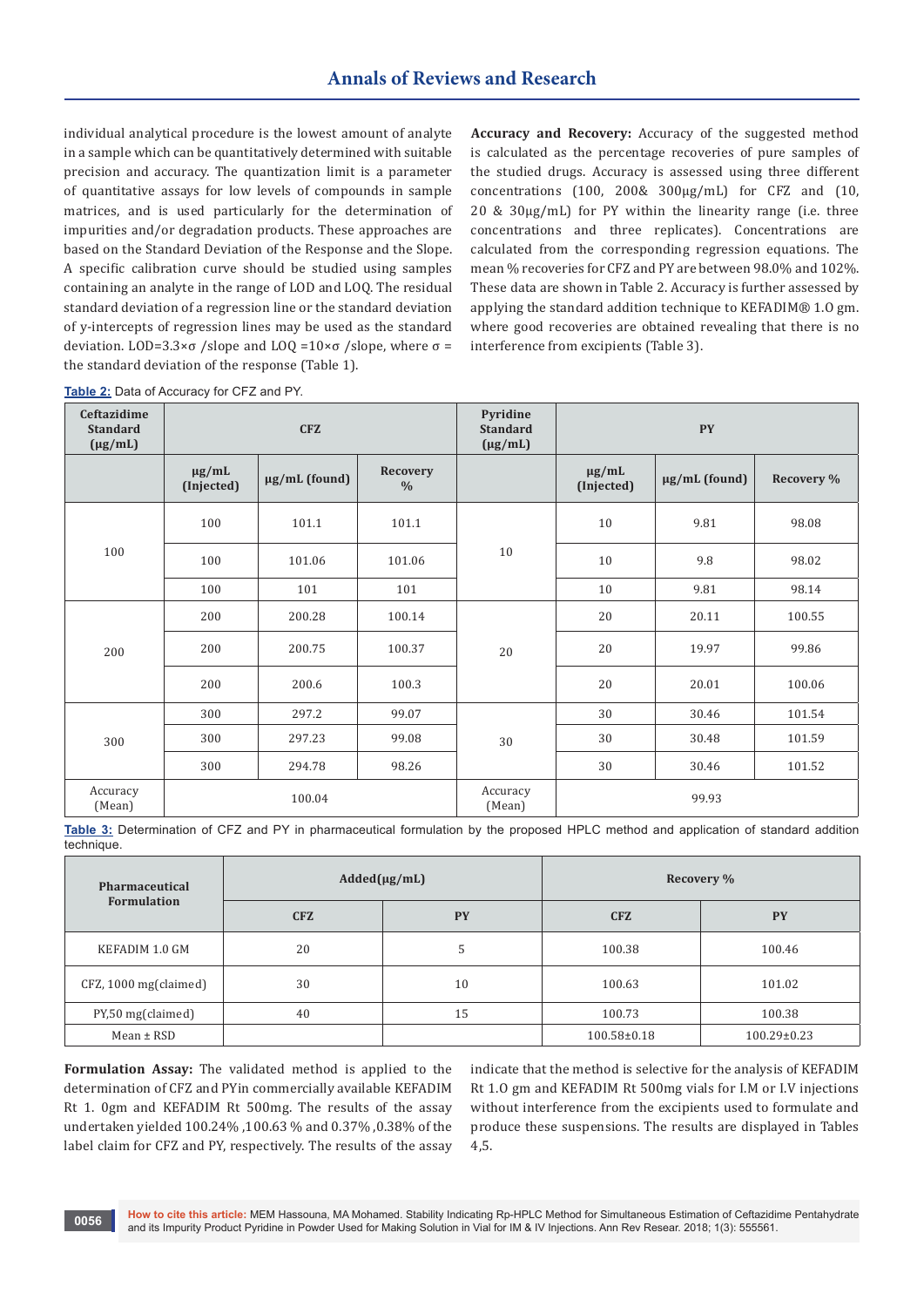# **Annals of Reviews and Research**

| Pharmaceutical                             | $Conc.(\mu g/Ml)$ |           | Recovery %        |                 | Limit %      |           |
|--------------------------------------------|-------------------|-----------|-------------------|-----------------|--------------|-----------|
| <b>Formulation</b>                         | <b>CFZ</b>        | <b>PY</b> | <b>CFZ</b>        | <b>PY</b>       | <b>CFZ</b>   | <b>PY</b> |
|                                            | 1000              | 50        | 100.48            | 0.37            |              |           |
|                                            |                   |           | 100.48            | 0.37            |              |           |
| KEFADIM 1.0 GM                             |                   |           | 100.35            | 0.37            |              |           |
| CFZ, 1000 mg(claimed)<br>PY,50 mg(claimed) |                   |           | 100.18            | 0.37            | $(90 - 110)$ | NMT 0.4%  |
| $Mean \pm RSD$                             |                   |           | 100.78            | 0.37            |              |           |
|                                            |                   |           | 99.16             | 0.37            |              |           |
|                                            |                   |           | $100.24 \pm 0.56$ | $0.37 \pm 0.97$ |              |           |

**Table 4:** Assay results for the determination of CFZ and PY in pharmaceutical formulation by the proposed HPLC method.

**Table 5:** Assay results for the determination of CFZ and PY in pharmaceutical formulation by the proposed HPLC method

| Pharmaceutical                         | Conc.(µg/Ml) |           | Recovery %        |                 |              | Limit $%$ |
|----------------------------------------|--------------|-----------|-------------------|-----------------|--------------|-----------|
| <b>Formulation</b>                     | <b>CFZ</b>   | <b>PY</b> | <b>CFZ</b>        | <b>PY</b>       | <b>CFZ</b>   | <b>PY</b> |
|                                        | 100          | 2.5       | 100.95            | 0.37            |              |           |
|                                        |              |           | 100.33            | 0.37            |              |           |
| KEFADIM 500 MG<br>CFZ, 500 mg(claimed) |              |           | 100.22            | 0.37            | $(90 - 110)$ | NMT 0.4%  |
| PY,25 mg(claimed)                      |              |           | 100.74            | 0.38            |              |           |
| $Mean \pm RSD$                         |              |           | 100.55            | 0.38            |              |           |
|                                        |              |           | 101.04            | 0.38            |              |           |
|                                        |              |           | $100.63 \pm 0.32$ | $0.38 \pm 0.44$ |              |           |

**Intermediate Precision (Ruggedness):** Intermediate precision expresses within-laboratories variations: different days, different analysts, different equipment's, etc. Good results are obtained and presented in Table 6.

**Table 6:** Ruggedness of the method.

| Parameter (% RSD)  | <b>CFZ</b> | <b>PY</b> |
|--------------------|------------|-----------|
| Intraday           | 0.18       | 0.15      |
| Interday           | 0.99       | 0.58      |
| Analyst to Analyst | 0.16       | 0.45      |
| Column to Column   | 0.97       | 0.78      |

**Robustness:** The robustness of the proposed method is evaluated in the development phase where the effects of different factors on the method are studied to obtain the optimum parameters for complete separation. Robustness of the method is studied by deliberately varying parameters like flow rate (±0.1 mL/min)

and studying the effect of changing mobile phase pH by  $(± 0.2)$ , acetonitrile composition (±5%) and column temperature change  $(25(\pm 5^{\circ}c)$ . The low values of the % RSD, as given in Table 7, indicate the robustness of the method.

**Table 7:** Robustness of the method.

| Parameter(%RSD)                           | <b>CFZ</b> | <b>PY</b> |
|-------------------------------------------|------------|-----------|
| Flow Rate Change                          |            |           |
| $(\pm 0.1 \text{ mL/min})$                | 1.11       | 0.88      |
| pH Changes of Mobile Phase<br>$(\pm 0.2)$ |            |           |
|                                           | 0.98       | 0.8       |
| Wave Length Change                        |            |           |
| (254 nm±1)                                | 0.67       | 0.88      |
| Column Temperature Change                 |            |           |
| $(25 \pm 5^{\circ}C)$                     | 0.89       | 0.77      |

**How to cite this article:** MEM Hassouna, MA Mohamed. Stability Indicating Rp-HPLC Method for Simultaneous Estimation of Ceftazidime Pentahydrate and its Impurity Product Phand Hassouna, MA Mohamed. Stability Indicating Rp-HPLC Method for Simultaneous Estimation of Ceftazidir (1987)<br>The sand its Impurity Product Pyridine in Powder Used for Making Solution in Vial fo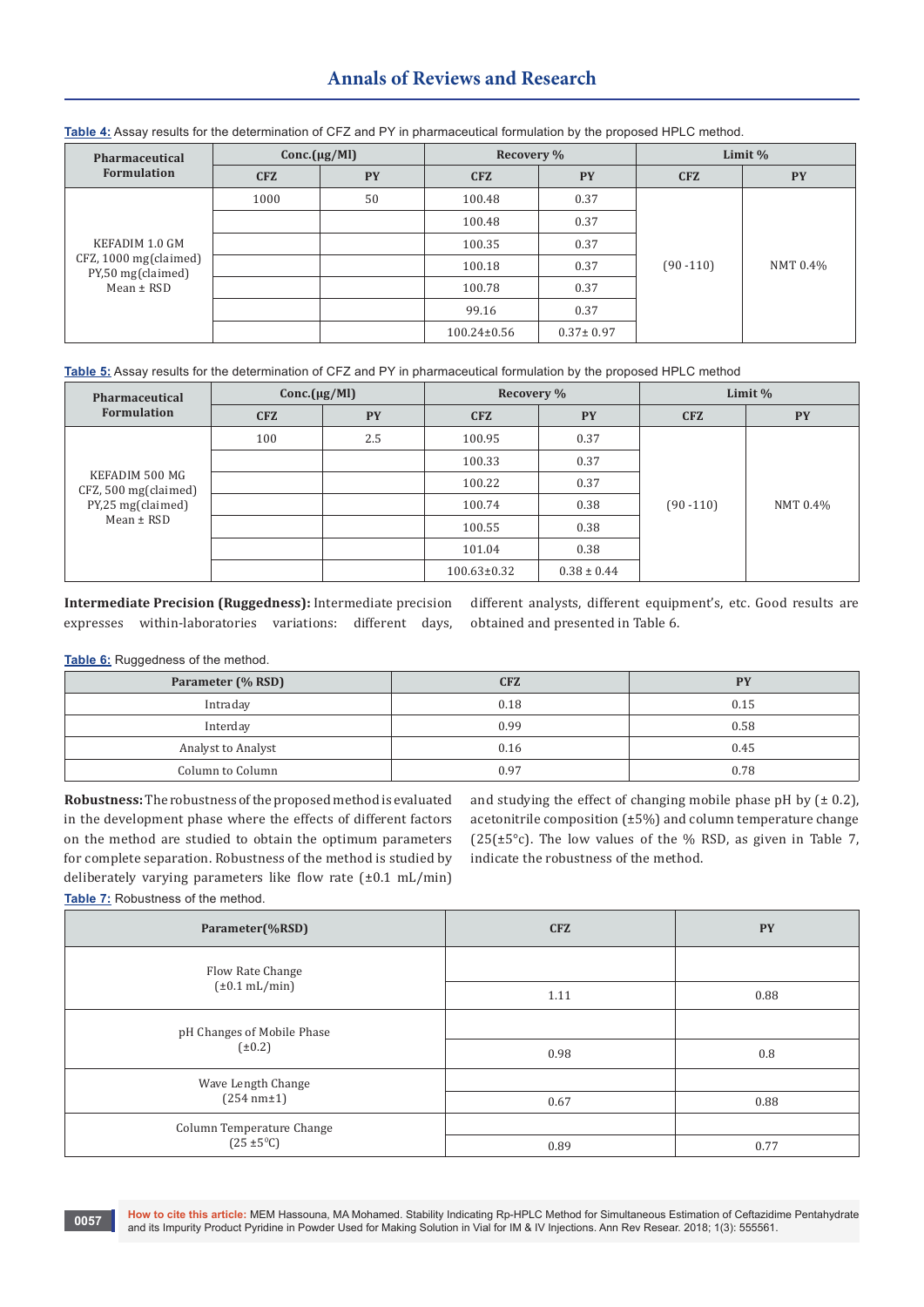**System Suitability:** System suitability testing is an integral part of many analytical procedures. The tests are based on the concept that the equipment, electronics, analytical operations and samples to be analyzed constitute an integral system that can be evaluated as such. System suitability is checked by

calculating tailing factor (T), column efficiency (N), resolution (Rs) factors. All calculated parameters are within the acceptable limits indicating good selectivity of the method and ensuring system performance (Table 8).

**Table 8:** System suitability testing parameters of the developed method.

|                                 | <b>Obtained Value</b>    |           |                         |
|---------------------------------|--------------------------|-----------|-------------------------|
| Item                            | <b>CFZ</b>               | <b>PY</b> | <b>Reference Values</b> |
| <b>Tailing Factor</b>           | 1.866                    | 1.901     | $T \leq 2$              |
| Resolution                      | $\overline{\phantom{a}}$ | 4.323     | Rs > 2                  |
| Selectivity                     | $\overline{\phantom{a}}$ | 4         | k' > 2                  |
| <b>Injection Precision</b>      | 0.18                     | 0.23      | $RSD \leq 1\%$          |
| Retention Time (R.)             | 0.09                     | 0.12      | $RSD \leq 1\%$          |
| Number of Theoretical Plates(N) | 6500.632                 | 6840.221  | N > 2000                |

**Stability of Analytical Solution:** To demonstrate the stability of standard solution during analysis, solution is analyzed over a period of 24 h at room temperature and in refrigerator. The results showed that for all the solutions, the retention times

and peak areas of CFZ and PY remained almost unchanged (RSD<2.0%) indicating that no significant degradation occurred within this period. Thus, both solutions are stable for at least 24 h, which is sufficient to complete the whole analytical process.

The results are displayed in Table 9.

**Table 9:** Results of stability of analytical solution.

| <b>Condition</b>                 | CFZ     | <b>DV</b> |
|----------------------------------|---------|-----------|
| Fridge $(2-8°C)$                 | 100.21% | 101.14%   |
| Room temperature $(25^{\circ}C)$ | 98.09%  | 100.75%   |

**Specificity:** Specificity is tested against standard compounds and against potential interferences in the presence of placebo. No interferences are detected at the retention times of both studied drugs in placebo solution.

#### **Conclusion**

The proposed RP-HPLC method for simultaneous estimation of Ceftazidime pentahydrate and its impurity product Pyridine in powder used for making solution in vial for IM & IV injections is novel, precise, specific, accurate, less time consuming, low cost and rapid. Based on the results of stress testing undertaken according to the International Conference on Harmonization (ICH) guidelines, stability of tested drugs is evaluated. The method can be used for regular routine analysis and stability study. However, further studies are needed in order to determine the sodium carbonate content in combination with both drugs in powder used for making solution in vial for IM & IV injections.

## **Acknowledgment**

The authors are thankful to HIKMA group, Pharmaceutical Company, Beni-Suef, Egypt for supporting this work.

## **Compliance with Ethical Standards**

## **Conflict of Interest**

The authors declare no conflict of interest

## **Ethical Approval**

This article does not contain any studies with human participants or animals performed by any of the authors.

## **References**

- 1. Ceftazidime.
- 2. The United States Pharmacopoeia,  $40<sup>th</sup>$  Revision, NF 35, The United States Pharmacopoeia Convention Inc., June 1, 2017.
- 3. British Pharmacopoeia, Stationary Office, Medicines and Healthcare Products Regulatory Agency, London, Vol. II, 2017.
- 4. [\(2014\) iv. Contents of the 8th edition. European Pharmacopeia.](https://www.edqm.eu/medias/fichiers/supplements_8th_edition.pdf)
- 5. National Center for Biotechnology Information. Pub Chem Compound Database; CID=1049.
- 6. [Moreno AH, Salgado HRN \(2008\) Spectrophotometric determination](http://www.tandfonline.com/doi/abs/10.1080/00032710802240818)  [of ceftazidime in pharmaceutical preparations using neocuproin as a](http://www.tandfonline.com/doi/abs/10.1080/00032710802240818)  [complexing agent. Analytical Letters 41\(12\): 2143-2152.](http://www.tandfonline.com/doi/abs/10.1080/00032710802240818)
- 7. [Moreno AH, Salgado HRN \(2009\) Rapid and selective UV](https://www.ncbi.nlm.nih.gov/pubmed/19610373)  [spectrophotometric method for the analysis of ceftazidime. J AOAC Int](https://www.ncbi.nlm.nih.gov/pubmed/19610373)  92(3): 820-823.
- 8. [Arun K, Saravanan C, Balachandar R, MV Kumuthavalli, B Jayakar](http://www.jocpr.com/articles/uv-spectrophotometric-determination-of-ceftazidime-in-pure-and-pharmaceutical-formulation.pdf)  [\(2010\) UV-Spectrophotometric determination of ceftazidime in pure](http://www.jocpr.com/articles/uv-spectrophotometric-determination-of-ceftazidime-in-pure-and-pharmaceutical-formulation.pdf)  [and pharmaceutical formulation. J Chem Pharm Res 2\(1\): 424-431.](http://www.jocpr.com/articles/uv-spectrophotometric-determination-of-ceftazidime-in-pure-and-pharmaceutical-formulation.pdf)
- 9. [Hiremath B, Mruthyunjayaswamy BH \(2008\) Development and](https://www.ncbi.nlm.nih.gov/pubmed/19103564)  [validation of spectrophotometric methods for determination of](https://www.ncbi.nlm.nih.gov/pubmed/19103564)  [ceftazidime in pharmaceutical dosage forms. Acta Pharm 58\(3\): 275-](https://www.ncbi.nlm.nih.gov/pubmed/19103564) [285.](https://www.ncbi.nlm.nih.gov/pubmed/19103564)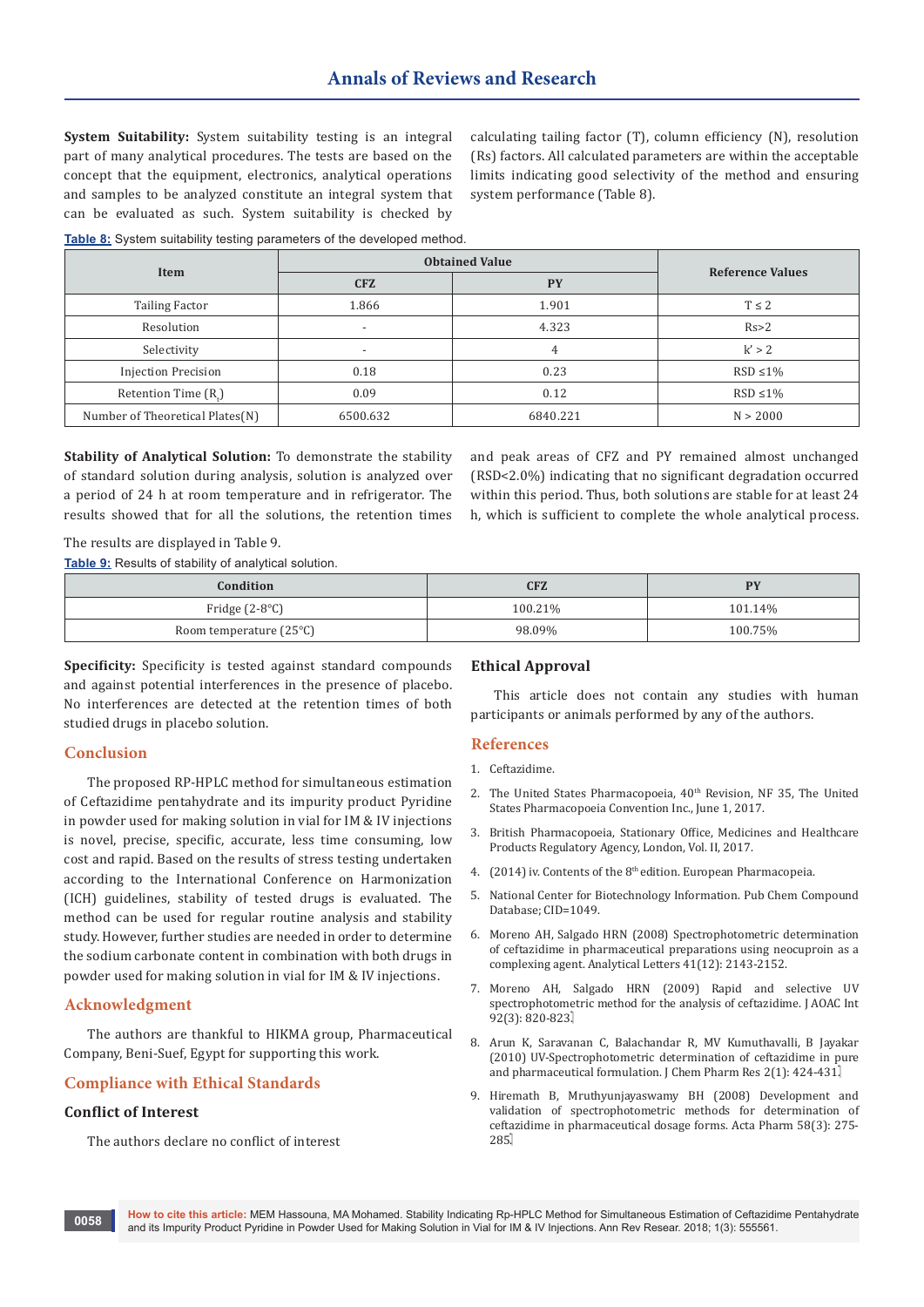- 10. [L Mohan Krishna, P Jayachandra Reddy, V Jaya Sankar Reddy,](http://www.rasayanjournal.co.in/vol-4/issue-3/11.pdf)  [KVS Prasada Rao \(2011\) Assay of Ceftazidime In Bulk And its](http://www.rasayanjournal.co.in/vol-4/issue-3/11.pdf) [pharmaceutical formulations by visible spectro photometry. Rasayan](http://www.rasayanjournal.co.in/vol-4/issue-3/11.pdf)  [J Chem 4\(3\): 561-566.](http://www.rasayanjournal.co.in/vol-4/issue-3/11.pdf)}Siddiqui, 2009 #1}
- 11. [Kalyani L, Rao CV \(2017\) Simultaneous estimation of Sulbactam](http://www.ijcps.com/files/vol8issue1/5.pdf)  [and Ceftazidime in combined pharmaceutical dosage form by](http://www.ijcps.com/files/vol8issue1/5.pdf) [Visible, Ultraviolet and First order derivative Spectrophotometric](http://www.ijcps.com/files/vol8issue1/5.pdf)  methods.[International Journal of Chemical and Pharmaceutical](http://www.ijcps.com/files/vol8issue1/5.pdf)  [Sciences 8\(1\): 28-35.](http://www.ijcps.com/files/vol8issue1/5.pdf)
- 12. [Patel SA, Patel H, Patel NJ \(2011\) Validated spectrophotometric for](http://www.irjponline.com/admin/php/uploads/706_pdf.pdf)  [estimation of ceftazidime in dry powder for injection. IRJP 2\(11\): 166-](http://www.irjponline.com/admin/php/uploads/706_pdf.pdf) [168.](http://www.irjponline.com/admin/php/uploads/706_pdf.pdf)
- 13. [Dung NT, Dao DT, Hoat GD, Son NA \(2017\) Development of](file:///C:\Users\User\Downloads\8676-36115-1-PB.pdf)  [Spectrophotometric Method for Determination of Ceftazidime with](file:///C:\Users\User\Downloads\8676-36115-1-PB.pdf)  [The Bratton Marshall Reagent In Pharmaceutical Preparation. Journal](file:///C:\Users\User\Downloads\8676-36115-1-PB.pdf)  [of Science and Technology 55\(2\): 220-228.](file:///C:\Users\User\Downloads\8676-36115-1-PB.pdf)
- 14. [Nanda RK, Shelke AV, Panchaware MS \(2012\) UV Spectrophotometric](http://web.b.ebscohost.com/abstract?direct=true&profile=ehost&scope=site&authtype=crawler&jrnl=09744169&AN=108560002&h=Pkm0wb%2busxUr7VHRSNtSGqzTnrWLnyBx2ZIG5hzQEGZ4OMXvl7KQVkSFWbzK40CKrK4Z23P%2bN%2fO6mRY4GuCPoQ%3d%3d&crl=f&resultNs=AdminWebAuth&resultLoca)  [for Simultaneous Estimation of Ceftazidime Sodium and Tazobactum](http://web.b.ebscohost.com/abstract?direct=true&profile=ehost&scope=site&authtype=crawler&jrnl=09744169&AN=108560002&h=Pkm0wb%2busxUr7VHRSNtSGqzTnrWLnyBx2ZIG5hzQEGZ4OMXvl7KQVkSFWbzK40CKrK4Z23P%2bN%2fO6mRY4GuCPoQ%3d%3d&crl=f&resultNs=AdminWebAuth&resultLoca)  [sodium in Dry Powder Injection. Asian journal of research in Chemistry](http://web.b.ebscohost.com/abstract?direct=true&profile=ehost&scope=site&authtype=crawler&jrnl=09744169&AN=108560002&h=Pkm0wb%2busxUr7VHRSNtSGqzTnrWLnyBx2ZIG5hzQEGZ4OMXvl7KQVkSFWbzK40CKrK4Z23P%2bN%2fO6mRY4GuCPoQ%3d%3d&crl=f&resultNs=AdminWebAuth&resultLoca)  [5\(5\): 586-590.](http://web.b.ebscohost.com/abstract?direct=true&profile=ehost&scope=site&authtype=crawler&jrnl=09744169&AN=108560002&h=Pkm0wb%2busxUr7VHRSNtSGqzTnrWLnyBx2ZIG5hzQEGZ4OMXvl7KQVkSFWbzK40CKrK4Z23P%2bN%2fO6mRY4GuCPoQ%3d%3d&crl=f&resultNs=AdminWebAuth&resultLoca)
- 15. [Xu W, Gao P, Zhang X, Song L \(2008\) Evaluation of Ceftazidime contents](https://www.ncbi.nlm.nih.gov/pubmed/18843893) [in antibiotic discs by capillary electrophoresis. New Microbiol 31\(3\):](https://www.ncbi.nlm.nih.gov/pubmed/18843893)  [377-381.](https://www.ncbi.nlm.nih.gov/pubmed/18843893)
- 16. [Wang R, Chen LR, Jia ZP, Xie JW, Hu XL, et al. \(2002\) Simultaneous](http://online.analchem.cn:8080/fxhx/EN/abstract/abstract4352.htm)  [enantiomeric separation of ceftazidime and cefriaxone sodium by](http://online.analchem.cn:8080/fxhx/EN/abstract/abstract4352.htm)  [capillary electrophoresis. Chinese Journal of Analytical Chemistry](http://online.analchem.cn:8080/fxhx/EN/abstract/abstract4352.htm)  30(9): 1070-1073]
- 17. [Gáspár A, Kardos S, Andrasi M, Klekner A \(2002\) Capillary](https://link.springer.com/article/10.1007/BF02494122)  [electrophoresis for the direct determination of cephalosporins in](https://link.springer.com/article/10.1007/BF02494122) [clinical samples. Chromatographia 56\(1\): 109-114.](https://link.springer.com/article/10.1007/BF02494122)
- 18. [Bolshakov DS, Amelin VG, Nikeshina TB \(2016\) Determination of](https://link.springer.com/article/10.1134/S1061934816010020)  [antibiotics in drugs and biological fluids using capillary electrophoresis.](https://link.springer.com/article/10.1134/S1061934816010020)  [Journal of analytical chemistry 71\(3\): 215-233.](https://link.springer.com/article/10.1134/S1061934816010020)
- 19. [Nabi SA, Laiq E, Islam A \(2004\) Selective separation and](https://www.us.edu.pl/uniwersytet/jednostki/wydzialy/chemia/acta/ac14/zrodla/08_AC14.pdf)  [determination of cephalosporins by TLC on stannic oxide layers. Acta](https://www.us.edu.pl/uniwersytet/jednostki/wydzialy/chemia/acta/ac14/zrodla/08_AC14.pdf) Chromatographica 14: 92-101.
- 20. [Nanda RK, Shelke AV \(2012\) Development and validation of HPTLC](http://www.sphinxsai.com/2012/oct-dec/chempdf/CT=65(1701-1707)OD12.pdf) [method for the simultaneous estimation of ceftazidime sodium and](http://www.sphinxsai.com/2012/oct-dec/chempdf/CT=65(1701-1707)OD12.pdf)  [tazobactam sodium in marketed formulation. International Journal of](http://www.sphinxsai.com/2012/oct-dec/chempdf/CT=65(1701-1707)OD12.pdf)  [Chem Tech Research 4\(4\): 1701-1707.](http://www.sphinxsai.com/2012/oct-dec/chempdf/CT=65(1701-1707)OD12.pdf)
- 21. [Khandagle KS, Gandhi SV, Deshpande PB, Kale AN, Deshmukh PR](http://www.jocpr.com/articles/high-performance-thin-layer-chromatographic-determination-of-cefixime-and-ofloxacin-in-combined-tablet-dosage-form.pdf)  [\(2010\) High Performance Thin Layer Chromatographic determination](http://www.jocpr.com/articles/high-performance-thin-layer-chromatographic-determination-of-cefixime-and-ofloxacin-in-combined-tablet-dosage-form.pdf) [of Cefixime and Ofloxacin in combined tablet dosage form. J Chem](http://www.jocpr.com/articles/high-performance-thin-layer-chromatographic-determination-of-cefixime-and-ofloxacin-in-combined-tablet-dosage-form.pdf)  [Pharm Res 2\(5\): 92-96.](http://www.jocpr.com/articles/high-performance-thin-layer-chromatographic-determination-of-cefixime-and-ofloxacin-in-combined-tablet-dosage-form.pdf)
- 22. [Ehrlich M, Daschner FD, Kümmerer K \(2001\) Rapid antibiotic drug](https://www.ncbi.nlm.nih.gov/pubmed/11236092)  [monitoring: Meropenem and ceftazidime determination in serum and](https://www.ncbi.nlm.nih.gov/pubmed/11236092) [bronchial secretions by high-performance liquid chromatography–](https://www.ncbi.nlm.nih.gov/pubmed/11236092) [integrated sample preparation. J Chromatogr B Biomed Sci App 751\(2\):](https://www.ncbi.nlm.nih.gov/pubmed/11236092)  [357-363.](https://www.ncbi.nlm.nih.gov/pubmed/11236092)
- 23. [Moreno AH, Salgado HRN \(2008\) Development of a new high](https://www.ncbi.nlm.nih.gov/pubmed/18727531)[performance liquid chromatographic method for the determination of](https://www.ncbi.nlm.nih.gov/pubmed/18727531) [ceftazidime. J AOAC Int 91\(4\): 739-743.](https://www.ncbi.nlm.nih.gov/pubmed/18727531)
- 24. [Hanes SD, Herring VL, Wood GC \(1998\) Alternative method for](https://www.ncbi.nlm.nih.gov/pubmed/9869388) [determination of ceftazidime in plasma by high-performance liquid](https://www.ncbi.nlm.nih.gov/pubmed/9869388) [chromatography. J Chromatogr B Biomed Sci Appl 719\(1\): 245-250.](https://www.ncbi.nlm.nih.gov/pubmed/9869388)
- 25. [Chan CY, Chan K, French GL \(1986\) Rapid high-performance liquid](https://www.ncbi.nlm.nih.gov/pubmed/3771435) [chromatographic assay of cephalosporins in biological fluids. J](https://www.ncbi.nlm.nih.gov/pubmed/3771435) [Antimicrob Chemother 18\(4\): 537-545.](https://www.ncbi.nlm.nih.gov/pubmed/3771435)
- 26. [Ye G, Cai X, Wang B, Zhou Z, Yu X, et al. \(2008\) Simultaneous](https://www.ncbi.nlm.nih.gov/pubmed/18657374) [determination of vancomycin and ceftazidime in cerebrospinal fluid](https://www.ncbi.nlm.nih.gov/pubmed/18657374) [in craniotomy patients by high-performance liquid chromatography. J](https://www.ncbi.nlm.nih.gov/pubmed/18657374) [Pharm Biomed Anal 48\(3\): 860-865.](https://www.ncbi.nlm.nih.gov/pubmed/18657374)
- 27. [Jiang E, Hu C \(2008\) Determination of ceftazidime and impurities using](https://www.ncbi.nlm.nih.gov/pubmed/18438029) [high performance liquid chromatography. Se Pu 26\(1\): 75-79.](https://www.ncbi.nlm.nih.gov/pubmed/18438029)
- 28. [Siddiqui MR, Tariq A, Chaudhary M, Reddy KD, Negi PS, et al.](https://pdfs.semanticscholar.org/63f4/ba508e49e3fb7839588587e91e555789f85c.pdf) [\(2009\) Development and validation of high performance liquid](https://pdfs.semanticscholar.org/63f4/ba508e49e3fb7839588587e91e555789f85c.pdf) [chromatographic method for the simultaneous determination of](https://pdfs.semanticscholar.org/63f4/ba508e49e3fb7839588587e91e555789f85c.pdf) [ceftazidime and sulbactam in spiked plasma and combined dosage](https://pdfs.semanticscholar.org/63f4/ba508e49e3fb7839588587e91e555789f85c.pdf) [form-zydotam. American Journal of Applied Sciences 6\(10\): 1781-](https://pdfs.semanticscholar.org/63f4/ba508e49e3fb7839588587e91e555789f85c.pdf) [1787.](https://pdfs.semanticscholar.org/63f4/ba508e49e3fb7839588587e91e555789f85c.pdf)
- 29. [Moreno AH, Salgado HRN \(2012\) Comparison of high performance](http://article.sapub.org/10.5923.j.aac.20120203.01.html) [liquid chromatography and three titrimetric methods for the](http://article.sapub.org/10.5923.j.aac.20120203.01.html) [determination of ceftazidime in pharmaceutical formulations.](http://article.sapub.org/10.5923.j.aac.20120203.01.html) [Advances in Analytical Chemistry 2\(3\): 6-13.](http://article.sapub.org/10.5923.j.aac.20120203.01.html)
- 30. [Meng XM, Meng ZY, Zhang L, Dou GF \(2004\) Simultaneous determination](http://118.145.16.238/Jwk_zgyxen/EN/abstract/abstract253.shtml) [of ceftazidime and tazobactam in injectable powder by reversed-phase](http://118.145.16.238/Jwk_zgyxen/EN/abstract/abstract253.shtml) [high performance liquid chromatography 13\(4\): 267-270.](http://118.145.16.238/Jwk_zgyxen/EN/abstract/abstract253.shtml)
- 31. [Suryawanshi G, Bandal R, Harole Mangesh H, Kalyan P \(2016\) A validated](file:///C:\Users\User\Downloads\article_wjpps_1467681109.pdf) [stability indicating RP-HPLC method for simultaneous determination](file:///C:\Users\User\Downloads\article_wjpps_1467681109.pdf) [of avibactam and ceftazidime in bulk and pharmaceutical dosage from.](file:///C:\Users\User\Downloads\article_wjpps_1467681109.pdf) [World Journal of Pharmacy and Pharmaceutical Sciences 5\(7\): 1611-](file:///C:\Users\User\Downloads\article_wjpps_1467681109.pdf) [1621.](file:///C:\Users\User\Downloads\article_wjpps_1467681109.pdf)
- 32. [Tarinc D, Dogan Topal B, Golcu A, Ozkan SA \(2014\) Electrochemical](https://link.springer.com/article/10.1134/S1061934814090056) [investigation and determination of ceftazidime in pharmaceutical](https://link.springer.com/article/10.1134/S1061934814090056) [dosage forms and human urine. Journal of analytical chemistry 69\(9\):](https://link.springer.com/article/10.1134/S1061934814090056) [899-908.](https://link.springer.com/article/10.1134/S1061934814090056)
- 33. [Nikolić K, Aleksić MM, Kapetanović V, Agbaba D \(2015\) Voltammetric](http://www.doiserbia.nb.rs/img/doi/0352-5139/2015/0352-51391500019N.pdf) [and theoretical studies of the electrochemical behavior of](http://www.doiserbia.nb.rs/img/doi/0352-5139/2015/0352-51391500019N.pdf) [cephalosporins at a mercury electrode. J Serb Chem Soc 80\(8\): 1035-](http://www.doiserbia.nb.rs/img/doi/0352-5139/2015/0352-51391500019N.pdf) [1049.](http://www.doiserbia.nb.rs/img/doi/0352-5139/2015/0352-51391500019N.pdf)
- 34. [Wu AT, Massey IJ, Kushinsky S \(1984\) A high-performance liquid](https://www.ncbi.nlm.nih.gov/pubmed/6502496) [chromatographic method for the simultaneous determination of](https://www.ncbi.nlm.nih.gov/pubmed/6502496) [nicardipine and its pyridine metabolite II in plasma. J Pharm Sci](https://www.ncbi.nlm.nih.gov/pubmed/6502496) 73(10): 1444-1447.
- 35. [AR Barnes \(1995\) Determination of Ceftazidime and Pyridine by](http://www.tandfonline.com/doi/abs/10.1080/10826079508010437) [HPLC: Application to a Viscous Eye Drop Formulation. Journal of Liquid](http://www.tandfonline.com/doi/abs/10.1080/10826079508010437) Chromatography 18(15): 3117-3128.
- 36. [ICH, Q2 \(R1\) Validation of Analytical Procedures: Text and Methodology.](https://www.ich.org/fileadmin/Public_Web_Site/ICH_Products/Guidelines/Quality/Q2_R1/Step4/Q2_R1__Guideline.pdf) [ICH Harmonized Tripartite Guideline.](https://www.ich.org/fileadmin/Public_Web_Site/ICH_Products/Guidelines/Quality/Q2_R1/Step4/Q2_R1__Guideline.pdf)